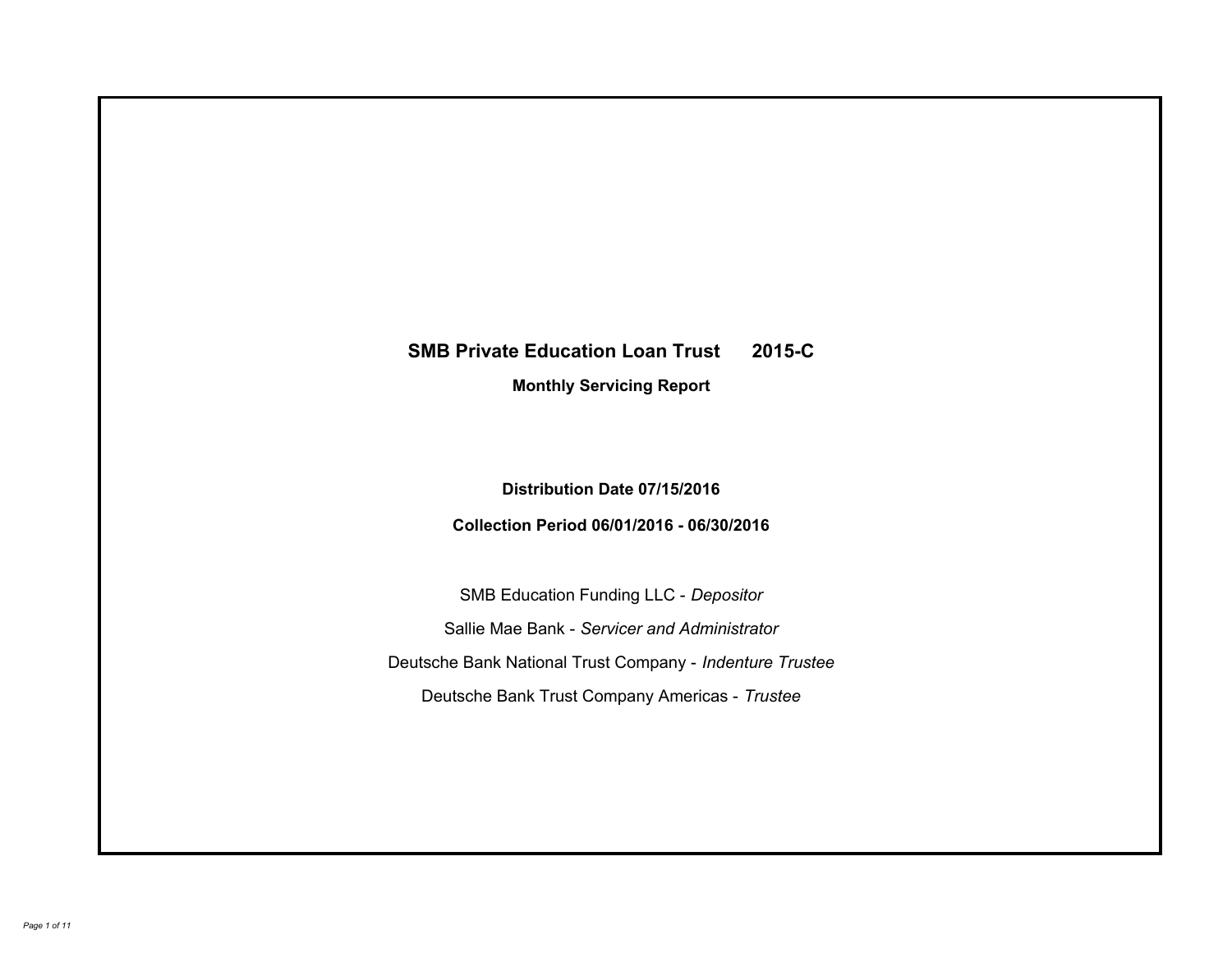| Α           | <b>Student Loan Portfolio Characteristics</b> |                                                                                                     | <b>Settlement Date</b><br>10/27/2015 | 05/31/2016            | 06/30/2016            |
|-------------|-----------------------------------------------|-----------------------------------------------------------------------------------------------------|--------------------------------------|-----------------------|-----------------------|
|             | <b>Principal Balance</b>                      |                                                                                                     | \$693,787,197.00                     | \$661,143,190.62      | \$656,927,880.66      |
|             | Interest to be Capitalized Balance            |                                                                                                     | 55,852,621.68                        | 50,857,572.47         | 49,991,504.17         |
|             | Pool Balance                                  |                                                                                                     | \$749,639,818.68                     | \$712,000,763.09      | \$706,919,384.83      |
|             | Weighted Average Coupon (WAC)                 |                                                                                                     |                                      |                       |                       |
|             |                                               | WAC1 (Contractual Interest Rate on the Loan)                                                        | 8.28%                                | 8.48%                 | 8.46%                 |
|             |                                               | WAC2 (Average of Applicable Interest Rate)                                                          | 8.28%                                | 8.46%                 | 8.45%                 |
|             |                                               | WAC3 (Average of Actual Interest Rate)                                                              | 8.22%                                | 8.40%                 | 8.38%                 |
|             | Weighted Average Remaining Term               |                                                                                                     | 127.00                               | 123.44                | 122.96                |
|             | Number of Loans                               |                                                                                                     | 65,154                               | 62,245                | 61,748                |
|             | Number of Borrowers<br>Pool Factor            |                                                                                                     | 45,614                               | 43,515<br>0.949790480 | 43,210<br>0.943012054 |
|             |                                               | Since Issued Total Constant Prepayment Rate (1)                                                     |                                      | 6.93%                 | 6.87%                 |
|             |                                               |                                                                                                     |                                      |                       |                       |
| B           | <b>Debt Securities</b>                        | Cusip/Isin                                                                                          | 06/15/2016                           |                       | 07/15/2016            |
|             | A1                                            | 78448RAA4                                                                                           | \$136,170,923.08                     |                       | \$128,685,983.71      |
|             | A <sub>2</sub> A                              | 78448RAB2                                                                                           | \$207,000,000.00                     |                       | \$207,000,000.00      |
|             | A2B                                           | 78448RAC0                                                                                           | \$100,000,000.00                     |                       | \$100,000,000.00      |
|             | A <sub>3</sub>                                | 78448RAD8                                                                                           | \$75,000,000.00                      |                       | \$75,000,000.00       |
|             | B                                             | 78448RAE6                                                                                           | \$70,000,000.00                      |                       | \$70,000,000.00       |
|             | C                                             | 78448RAF3                                                                                           | \$50,000,000.00                      |                       | \$50,000,000.00       |
|             |                                               |                                                                                                     |                                      |                       |                       |
| $\mathsf C$ | <b>Certificates</b>                           | <b>Cusip/Isin</b>                                                                                   | 06/15/2016                           |                       | 07/15/2016            |
|             | Residual                                      | 78448R106                                                                                           | \$100,000.00                         |                       | \$100,000.00          |
|             |                                               |                                                                                                     |                                      |                       |                       |
| D           | <b>Account Balances</b>                       |                                                                                                     | 06/15/2016                           |                       | 07/15/2016            |
|             | Reserve Account Balance                       |                                                                                                     | \$1,884,455.00                       |                       | \$1,884,455.00        |
|             |                                               |                                                                                                     |                                      |                       |                       |
| E           | <b>Asset / Liability</b>                      |                                                                                                     | 06/15/2016                           |                       | 07/15/2016            |
|             | Overcollateralization Percentage              |                                                                                                     | 10.37%                               |                       | 10.78%                |
|             | Specified Overcollateralization Amount        |                                                                                                     | \$213,600,228.93                     |                       | \$212,075,815.45      |
|             | Actual Overcollateralization Amount           |                                                                                                     | \$73,829,840.01                      |                       | \$76,233,401.12       |
|             |                                               | (1) For additional information, see 'Since Issued CPR Methodology' found on page 11 of this report. |                                      |                       |                       |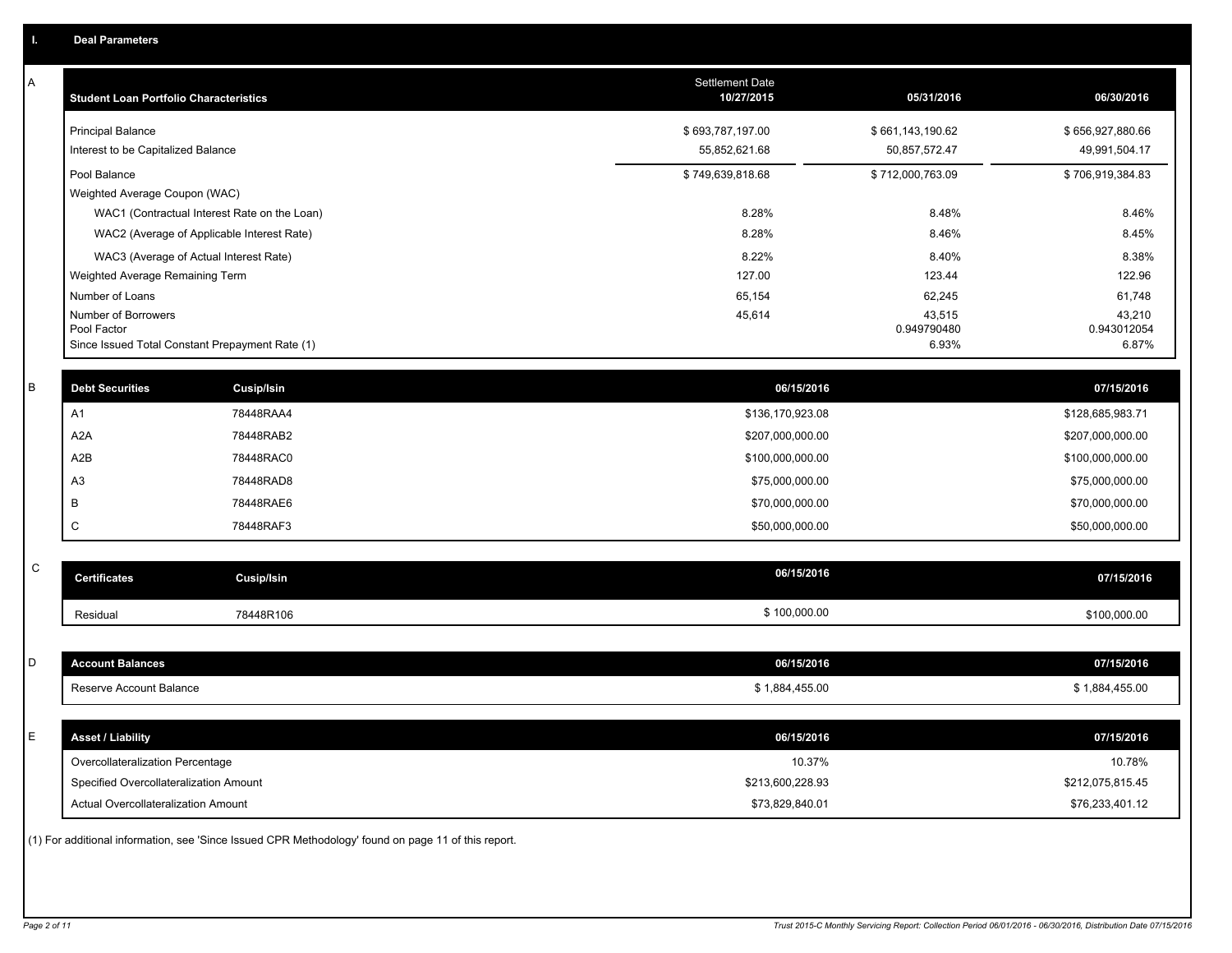### **II. 2015-C Trust Activity 06/01/2016 through 06/30/2016**

| Α | <b>Student Loan Principal Receipts</b>                           |                |
|---|------------------------------------------------------------------|----------------|
|   | <b>Borrower Principal</b>                                        | 6,598,797.23   |
|   | <b>Consolidation Activity Principal</b>                          | 0.00           |
|   | Seller Principal Reimbursement                                   | 0.00           |
|   | Servicer Principal Reimbursement                                 | 0.00           |
|   | Delinquent Principal Purchases by Servicer                       | 0.00           |
|   | <b>Other Principal Deposits</b>                                  | 20,047.58      |
|   | <b>Total Principal Receipts</b>                                  | \$6,618,844.81 |
| B | <b>Student Loan Interest Receipts</b>                            |                |
|   | <b>Borrower Interest</b>                                         | 2,616,167.55   |
|   | <b>Consolidation Activity Interest</b>                           | 0.00           |
|   | Seller Interest Reimbursement                                    | 0.00           |
|   | Servicer Interest Reimbursement                                  | 0.00           |
|   | Delinquent Interest Purchases by Servicer                        | 0.00           |
|   | Other Interest Deposits                                          | 242.49         |
|   | <b>Total Interest Receipts</b>                                   | \$2,616,410.04 |
| C | <b>Recoveries on Realized Losses</b>                             | \$17,783.77    |
| D | <b>Investment Income</b>                                         | \$2,731.98     |
| Е | <b>Funds Borrowed from Next Collection Period</b>                | \$0.00         |
| F | <b>Funds Repaid from Prior Collection Period</b>                 | \$0.00         |
| G | <b>Loan Sale or Purchase Proceeds</b>                            | \$0.00         |
| Н | Initial Deposits to Distribution Account                         | \$0.00         |
|   | <b>Excess Transferred from Other Accounts</b>                    | \$0.00         |
| J | <b>Borrower Benefit Reimbursements</b>                           | \$0.00         |
| Κ | <b>Other Deposits</b>                                            | \$0.00         |
| L | <b>Other Fees Collected</b>                                      | \$0.00         |
| M | <b>AVAILABLE FUNDS</b>                                           | \$9,255,770.60 |
| N | Non-Cash Principal Activity During Collection Period             | \$2,403,534.85 |
| O | Aggregate Purchased Amounts by the Depositor, Servicer or Seller | \$20,290.07    |
| P | Aggregate Loan Substitutions                                     | \$0.00         |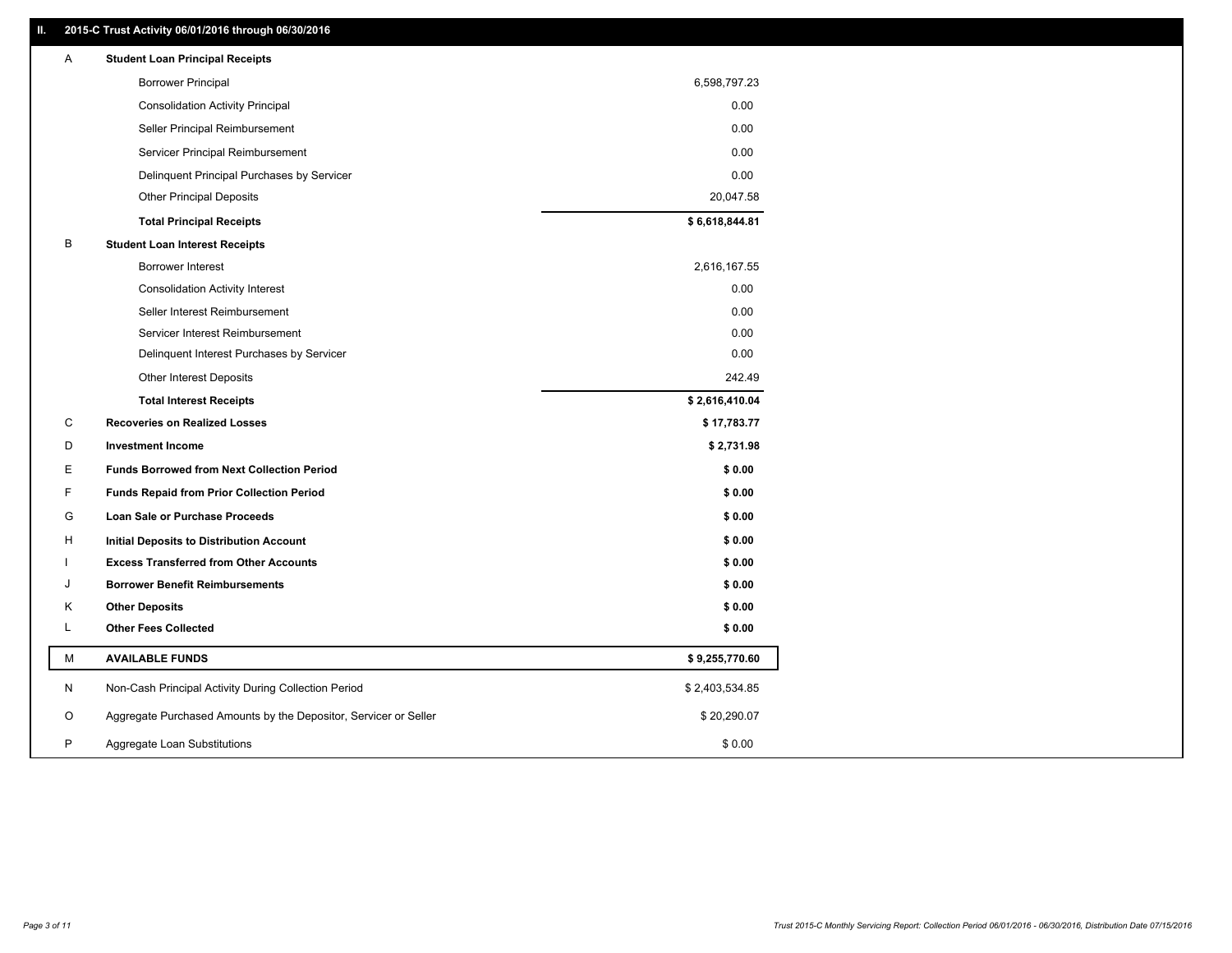|                   |                       |                          |         |                  | <b>Loans by Repayment Status</b> |                            |                          |         |                  |                |                            |
|-------------------|-----------------------|--------------------------|---------|------------------|----------------------------------|----------------------------|--------------------------|---------|------------------|----------------|----------------------------|
|                   |                       |                          |         | 06/30/2016       |                                  |                            |                          |         | 05/31/2016       |                |                            |
|                   |                       | <b>Wtd Avg</b><br>Coupon | # Loans | Principal        | % of Principal                   | % of Loans in<br>Repay (1) | <b>Wtd Avg</b><br>Coupon | # Loans | Principal        | % of Principal | % of Loans in<br>Repay (1) |
| INTERIM:          | IN SCHOOL             | 9.10%                    | 8,775   | \$92,618,885.75  | 14.099%                          | $-$ %                      | 9.08%                    | 10,701  | \$113,761,799.28 | 17.207%        | $-$ %                      |
|                   | GRACE                 | 9.01%                    | 5,462   | \$57,081,349.38  | 8.689%                           | $-$ %                      | 9.02%                    | 4,396   | \$43,995,008.79  | 6.654%         | $-$ %                      |
|                   | <b>DEFERMENT</b>      | 8.86%                    | 2,059   | \$19,904,007.58  | 3.030%                           | $-$ %                      | 8.90%                    | 2,056   | \$20,027,338.24  | 3.029%         | $-$ %                      |
| <b>REPAYMENT:</b> | <b>CURRENT</b>        | 8.09%                    | 43,108  | \$457,590,122.22 | 69.656%                          | 93.899%                    | 8.08%                    | 42,726  | \$452,490,807.05 | 68.441%        | 93.614%                    |
|                   | 31-60 DAYS DELINQUENT | 8.98%                    | 479     | \$5,320,596.27   | 0.810%                           | 1.092%                     | 9.16%                    | 561     | \$6,371,393.16   | 0.964%         | 1.318%                     |
|                   | 61-90 DAYS DELINQUENT | 9.08%                    | 289     | \$3,547,788.56   | 0.540%                           | 0.728%                     | 9.11%                    | 283     | \$3,617,394.51   | 0.547%         | 0.748%                     |
|                   | > 90 DAYS DELINQUENT  | 9.31%                    | 114     | \$1,291,794.07   | 0.197%                           | 0.265%                     | 9.20%                    | 103     | \$1,251,408.91   | 0.189%         | 0.259%                     |
|                   | <b>FORBEARANCE</b>    | 8.17%                    | 1,462   | \$19,573,336.83  | 2.980%                           | 4.016%                     | 8.39%                    | 1,419   | \$19,628,040.68  | 2.969%         | 4.061%                     |
| <b>TOTAL</b>      |                       |                          | 61,748  | \$656,927,880.66 | 100.00%                          | 100.00%                    |                          | 62,245  | \$661,143,190.62 | 100.00%        | 100.00%                    |

Percentages may not total 100% due to rounding  $^\star$ 

1 Loans classified in "Repayment" include any loan for which interim interest only, \$25 fixed payments or full principal and interest payments are due.

|                |                                                                                                                              |                          |         |                  | <b>Loans by Borrower Status</b> |                                |                   |         |                  |                |                                |
|----------------|------------------------------------------------------------------------------------------------------------------------------|--------------------------|---------|------------------|---------------------------------|--------------------------------|-------------------|---------|------------------|----------------|--------------------------------|
|                |                                                                                                                              |                          |         | 06/30/2016       |                                 |                                |                   |         | 05/31/2016       |                |                                |
|                |                                                                                                                              | <b>Wtd Avg</b><br>Coupon | # Loans | Principal        | % of Principal                  | % of Loans in<br>P&I Repay (2) | Wtd Avg<br>Coupon | # Loans | Principal        | % of Principal | % of Loans in<br>P&I Repay (2) |
| INTERIM:       | IN SCHOOL                                                                                                                    | 8.74%                    | 17,792  | \$206,032,685.25 | 31.363%                         | $-$ %                          | 8.69%             | 21,735  | \$252,665,542.81 | 38.216%        | $-$ %                          |
|                | <b>GRACE</b>                                                                                                                 | 8.56%                    | 10,207  | \$116,174,656.99 | 17.685%                         | $-$ %                          | 8.60%             | 7,710   | \$83,946,701.77  | 12.697%        | $-$ %                          |
|                | <b>DEFERMENT</b>                                                                                                             | 8.47%                    | 3,953   | \$38,413,091.50  | 5.847%                          | $-$ %                          | 8.45%             | 4,009   | \$39,324,717.98  | 5.948%         | $-$ %                          |
| P&I REPAYMENT: | <b>CURRENT</b>                                                                                                               | 7.96%                    | 27,557  | \$267,650,050.48 | 40.743%                         | 90.328%                        | 7.94%             | 26,548  | \$255,854,918.23 | 38.699%        | 89.709%                        |
|                | 31-60 DAYS DELINQUENT                                                                                                        | 9.03%                    | 409     | \$4,629,469.47   | 0.705%                          | 1.562%                         | 9.16%             | 471     | \$5,397,084.66   | 0.816%         | 1.892%                         |
|                | 61-90 DAYS DELINQUENT                                                                                                        | 9.02%                    | 260     | \$3,275,169.10   | 0.499%                          | 1.105%                         | 9.19%             | 255     | \$3,142,328.76   | 0.475%         | 1.102%                         |
|                | > 90 DAYS DELINQUENT                                                                                                         | 9.36%                    | 108     | \$1,179,421.04   | 0.180%                          | 0.398%                         | 9.19%             | 98      | \$1,183,855.73   | 0.179%         | 0.415%                         |
|                | FORBEARANCE                                                                                                                  | 8.17%                    | 1,462   | \$19,573,336.83  | 2.980%                          | 6.606%                         | 8.39%             | 1,419   | \$19,628,040.68  | 2.969%         | 6.882%                         |
| <b>TOTAL</b>   |                                                                                                                              |                          | 61,748  | \$656,927,880.66 | 100.00%                         | 100.00%                        |                   | 62,245  | \$661,143,190.62 | 100.00%        | 100.00%                        |
|                | Percentages may not total 100% due to rounding                                                                               |                          |         |                  |                                 |                                |                   |         |                  |                |                                |
|                | 2 Loans classified in "P&I Repayment" includes only those loans for which scheduled principal and interest payments are due. |                          |         |                  |                                 |                                |                   |         |                  |                |                                |

WAC reflects WAC3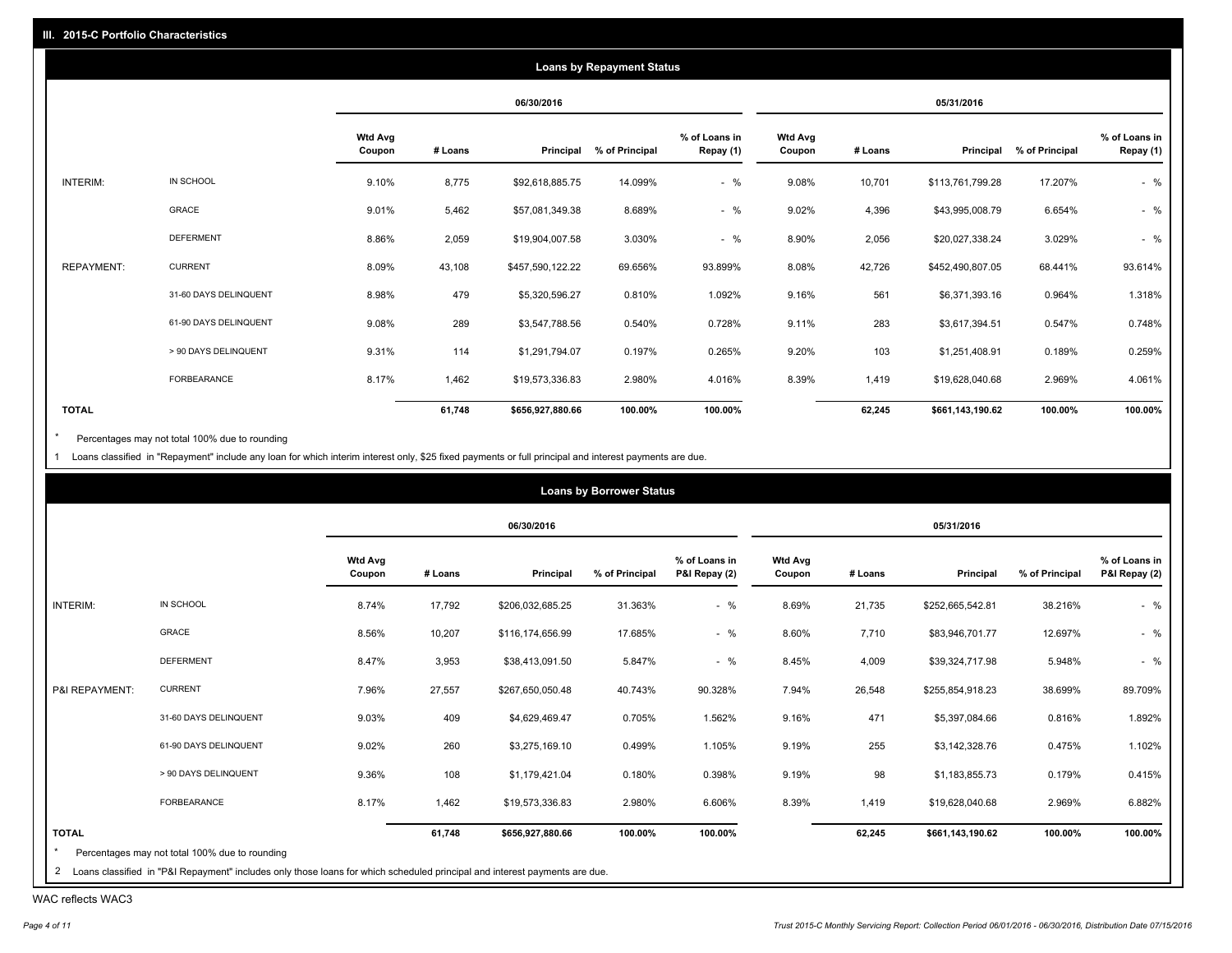|                                                                                                  | 6/30/2016        | 5/31/2016        |  |
|--------------------------------------------------------------------------------------------------|------------------|------------------|--|
| Pool Balance                                                                                     | \$706,919,384.83 | \$712,000,763.09 |  |
| Total # Loans                                                                                    | 61,748           | 62,245           |  |
| Total # Borrowers                                                                                | 43,210           | 43,515           |  |
| Weighted Average Coupon                                                                          | 8.45%            | 8.46%            |  |
| Weighted Average Remaining Term                                                                  | 122.96           | 123.44           |  |
| Percent of Pool - Cosigned                                                                       | 92.5%            | 92.5%            |  |
| Percent of Pool - Non Cosigned                                                                   | 7.5%             | 7.5%             |  |
| Borrower Interest Accrued for Period                                                             | \$4,488,802.73   | \$4,685,415.25   |  |
| Outstanding Borrower Interest Accrued                                                            | \$52,990,563.21  | \$53,871,146.03  |  |
| Gross Principal Realized Loss - Periodic                                                         | \$294,591.99     | \$636,368.33     |  |
| Gross Principal Realized Loss - Cumulative                                                       | \$3,224,696.43   | \$2,930,104.44   |  |
| Recoveries on Realized Losses - Periodic                                                         | \$17,783.77      | \$27,589.37      |  |
| Recoveries on Realized Losses - Cumulative                                                       | \$77,560.48      | \$59,776.71      |  |
| Net Losses - Periodic                                                                            | \$276,808.22     | \$608,778.96     |  |
| Net Losses - Cumulative                                                                          | \$3,147,135.95   | \$2,870,327.73   |  |
| Non-Cash Principal Activity - Capitalized Interest                                               | \$2,697,921.53   | \$1,221,661.53   |  |
| Since Issued Total Constant Prepayment Rate (CPR) (1)                                            | 6.87%            | 6.93%            |  |
| Loan Substitutions                                                                               | \$0.00           | \$0.00           |  |
| <b>Cumulative Loan Substitutions</b>                                                             | \$0.00           | \$0.00           |  |
| <b>Unpaid Servicing Fees</b>                                                                     | \$0.00           | \$0.00           |  |
| <b>Unpaid Administration Fees</b>                                                                | \$0.00           | \$0.00           |  |
| <b>Unpaid Carryover Servicing Fees</b>                                                           | \$0.00           | \$0.00           |  |
| Note Interest Shortfall                                                                          | \$0.00           | \$0.00           |  |
| Loans in Modification                                                                            | \$6,005,194.61   | \$4,368,664.52   |  |
| % of Loans in Modification as a % of Loans in Repayment (P&I)                                    | 2.03%            | 1.53%            |  |
|                                                                                                  |                  |                  |  |
| % Annualized Gross Principal Realized Loss - Periodic as a %<br>of Loans in Repayment (P&I) * 12 | 1.19%            | 2.68%            |  |
| % Gross Principal Realized Loss - Cumulative as a % of<br>Original Pool Balance                  | 0.43%            | 0.39%            |  |
|                                                                                                  |                  |                  |  |

(1) For additional information, see 'Since Issued CPR Methodology' found on page 11 of this report.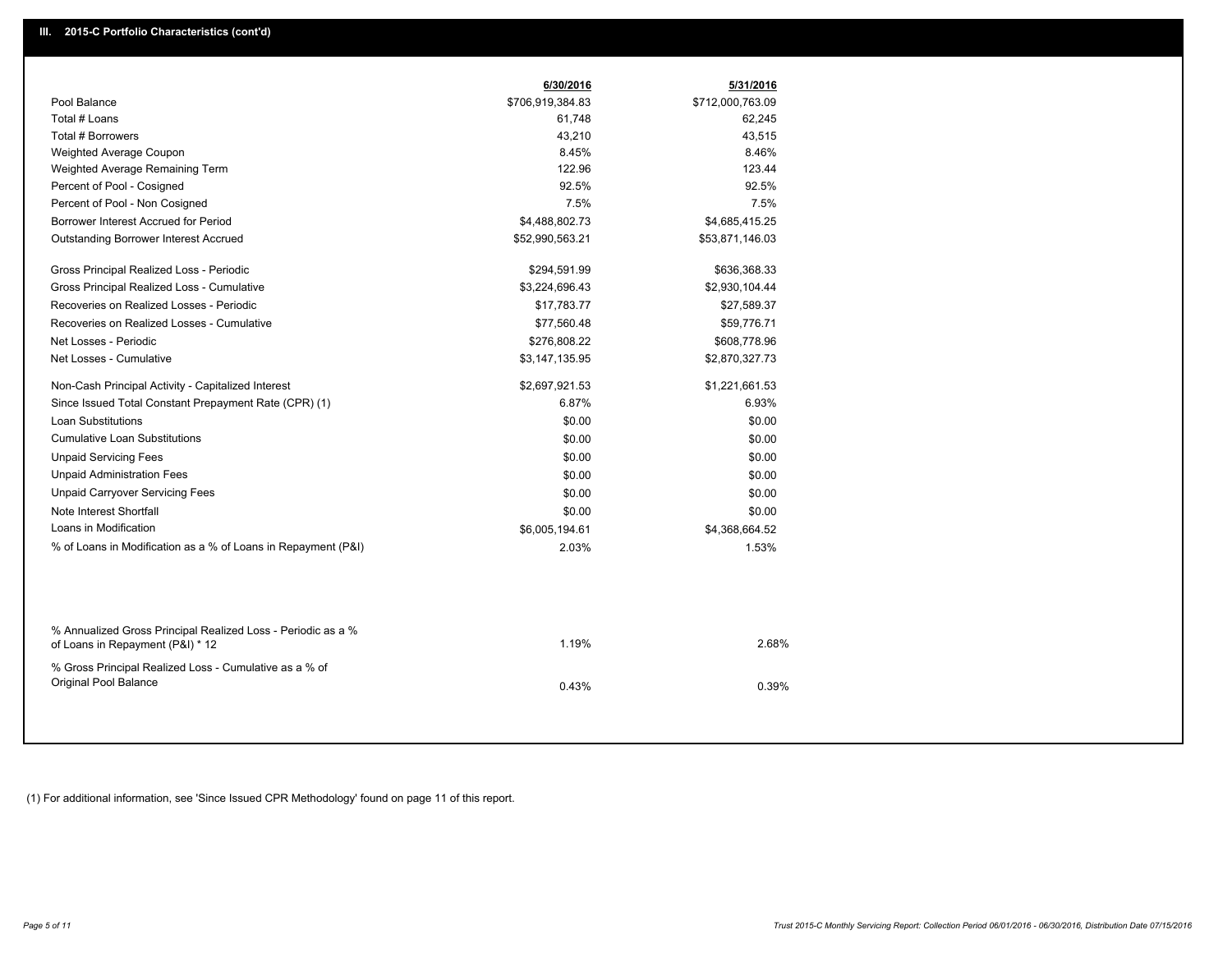#### **Loan Program**  A

|                                    | Weighted<br><b>Average Coupon</b> | # LOANS | <b>\$ AMOUNT</b> | $%$ *     |
|------------------------------------|-----------------------------------|---------|------------------|-----------|
| - Smart Option Interest-Only Loans | 7.36%                             | 14.122  | \$132,654,314.26 | 20.193%   |
| - Smart Option Fixed Pay Loans     | 8.31%                             | 16,546  | \$208,732,198.59 | 31.774%   |
| - Smart Option Deferred Loans      | 8.82%                             | 31.080  | \$315,541,367.81 | 48.033%   |
| - Other Loan Programs              | $0.00\%$                          | 0       | \$0.00           | $0.000\%$ |
| <b>Total</b>                       | 8.38%                             | 61,748  | \$656,927,880.66 | 100.000%  |

\* Percentages may not total 100% due to rounding

B

C

**Index Type**

|                       | Weighted<br><b>Average Coupon</b> | # LOANS | <b>S AMOUNT</b>  | $%$ *     |
|-----------------------|-----------------------------------|---------|------------------|-----------|
| - Fixed Rate Loans    | 9.45%                             | 10,750  | \$126,346,390.54 | 19.233%   |
| - LIBOR Indexed Loans | 8.12%                             | 50.998  | \$530,581,490.12 | 80.767%   |
| - Other Index Rates   | $0.00\%$                          |         | \$0.00           | $0.000\%$ |
| <b>Total</b>          | 8.38%                             | 61,748  | \$656,927,880.66 | 100.000%  |

\* Percentages may not total 100% due to rounding

## **Weighted Average Recent FICO**

| $0 - 639$    | 3,262  | \$30,442,231.44  |          |
|--------------|--------|------------------|----------|
|              |        |                  | 4.634%   |
| 640 - 669    | 3,363  | \$32,413,434.08  | 4.934%   |
| 670 - 699    | 7,259  | \$74,500,518.52  | 11.341%  |
| 700 - 739    | 14.644 | \$154,097,423.81 | 23.457%  |
| $740 +$      | 33,205 | \$365,357,968.41 | 55.616%  |
| N/A(1)       | 15     | \$116,304.40     | 0.018%   |
| <b>Total</b> | 61,748 | \$656,927,880.66 | 100.000% |

WAC reflects WAC3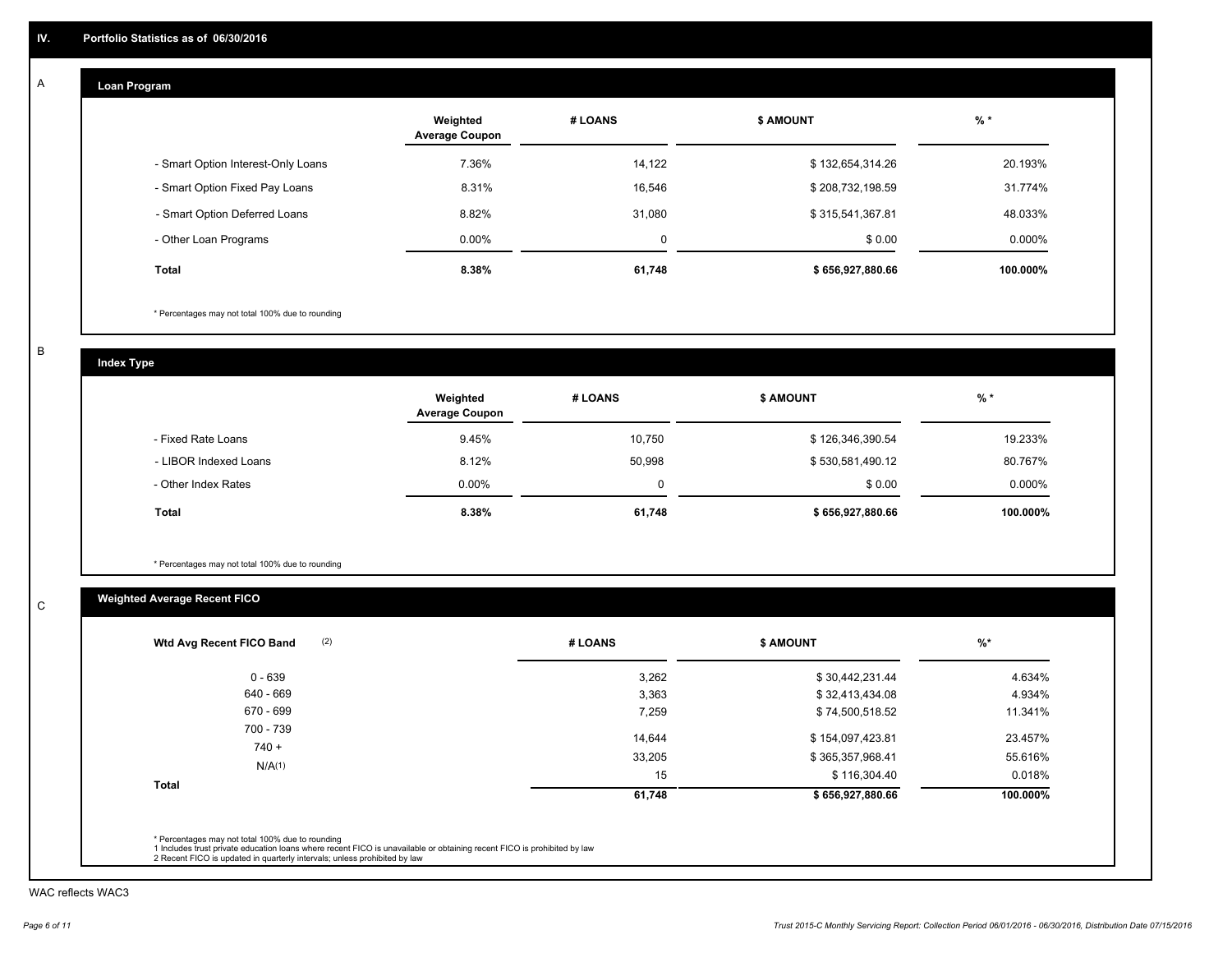| ۷. |       | 2015-C Reserve Account and Principal Distribution Calculations                             |                  |  |
|----|-------|--------------------------------------------------------------------------------------------|------------------|--|
| А. |       | <b>Reserve Account</b>                                                                     |                  |  |
|    |       | Specified Reserve Account Balance                                                          | \$1,884,455.00   |  |
|    |       | Actual Reserve Account Balance                                                             | \$1,884,455.00   |  |
| В. |       | <b>Principal Distribution Amount</b>                                                       |                  |  |
|    | j.    | Class A Notes Outstanding                                                                  | \$518,170,923.08 |  |
|    | ji.   | Pool Balance                                                                               | \$706,919,384.83 |  |
|    | iii.  | First Priority Principal Distribution Amount (i - ii)                                      | \$0.00           |  |
|    |       |                                                                                            |                  |  |
|    | iv.   | Class A and B Notes Outstanding                                                            | \$588,170,923.08 |  |
|    | v.    | First Priority Principal Distribution Amount                                               | \$0.00           |  |
|    | vi.   | Pool Balance                                                                               | \$706,919,384.83 |  |
|    | vii.  | Specified Overcollateralization Amount                                                     | \$212,075,815.45 |  |
|    | viii. | Available Funds (after payment of waterfall items A through H)                             | \$0.00           |  |
|    | ix.   | Class C Notes Outstanding                                                                  | \$50,000,000.00  |  |
|    | х.    | Regular Principal Distribution Amount (if (iv > 0, (iv - v) - (vi - vii), min(viii, ix))   | \$93,327,353.70  |  |
|    |       |                                                                                            |                  |  |
|    | xi.   | Pool Balance                                                                               | \$706,919,384.83 |  |
|    | xii.  | 10% of Initial Pool Balance                                                                | \$74,963,981.87  |  |
|    | xiii. | First Priority Principal Distribution Amount                                               | \$0.00           |  |
|    | xiv.  | Regular Principal Distribution Amount                                                      | \$93,327,353.70  |  |
|    | XV.   | Available Funds (after payment of waterfall items A through J)                             | \$0.00           |  |
|    |       | xvi. Additional Principal Distribution Amount (if(ix $\lt$ = x, min(xv, xi - xiii - xiv))) | \$0.00           |  |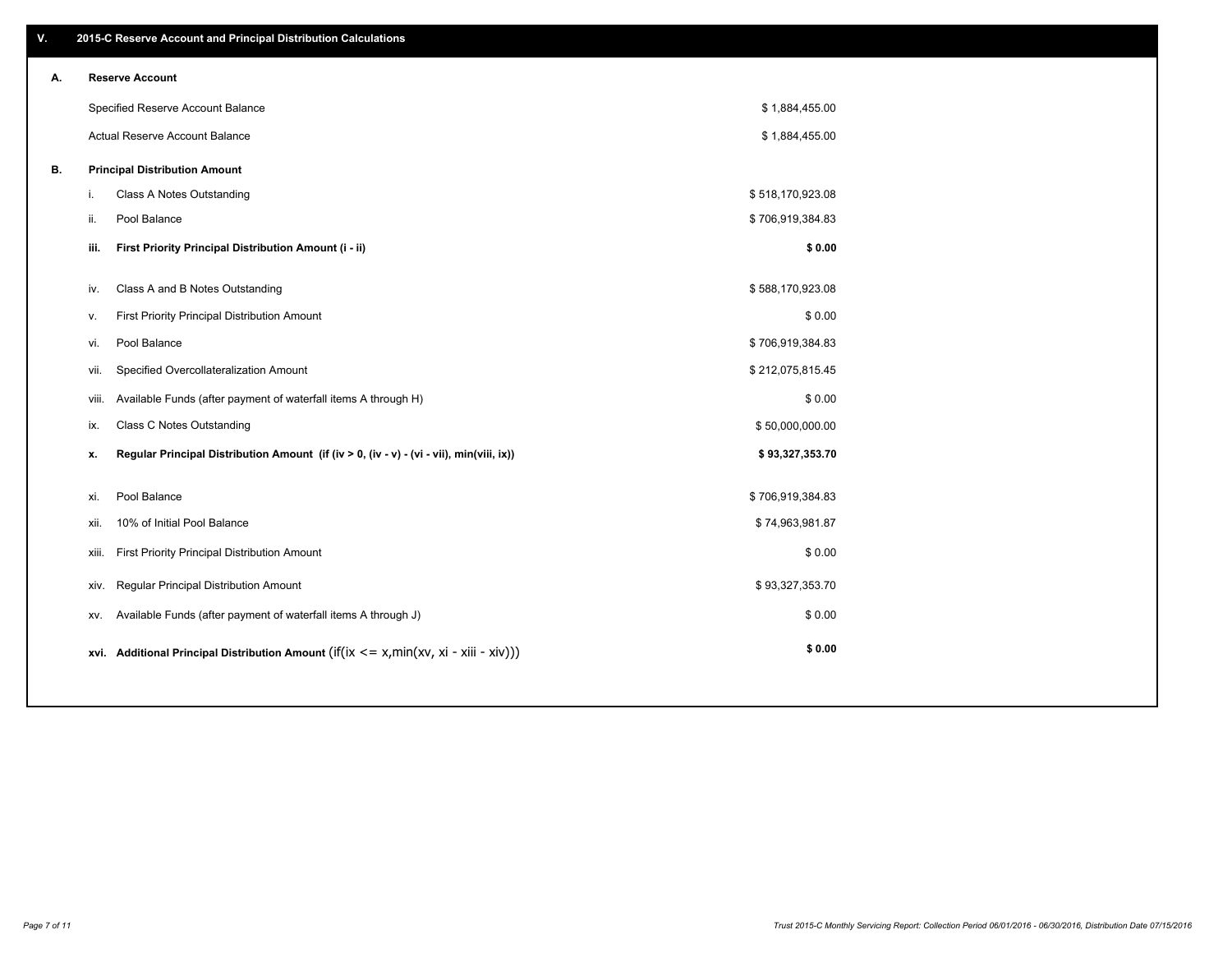|          |                                                         | Paid           | <b>Funds Balance</b> |
|----------|---------------------------------------------------------|----------------|----------------------|
|          | <b>Total Available Funds</b>                            |                | \$9,255,770.60       |
| A        | <b>Trustee Fees</b>                                     | \$0.00         | \$9,255,770.60       |
| B        | <b>Servicing Fees</b>                                   | \$441,159.11   | \$8,814,611.49       |
| C        | i. Administration Fees                                  | \$8,333.00     | \$8,806,278.49       |
|          | ii. Unreimbursed Administrator Advances plus any Unpaid | \$0.00         | \$8,806,278.49       |
| D        | Class A Noteholders Interest Distribution Amount        | \$929,672.45   | \$7,876,606.04       |
| Ε        | <b>First Priority Principal Payment</b>                 | \$0.00         | \$7,876,606.04       |
| F        | Class B Noteholders Interest Distribution Amount        | \$204,166.67   | \$7,672,439.37       |
| G        | Class C Noteholders Interest Distribution Amount        | \$187,500.00   | \$7,484,939.37       |
| н        | Reinstatement Reserve Account                           | \$0.00         | \$7,484,939.37       |
|          | <b>Regular Principal Distribution</b>                   | \$7,484,939.37 | \$0.00               |
| J        | <b>Carryover Servicing Fees</b>                         | \$0.00         | \$0.00               |
| K        | Additional Principal Distribution Amount                | \$0.00         | \$0.00               |
| <b>L</b> | Unpaid Expenses of Trustee                              | \$0.00         | \$0.00               |
| М        | Unpaid Expenses of Administrator                        | \$0.00         | \$0.00               |
| N        | Remaining Funds to the Residual Certificateholders      | \$0.00         | \$0.00               |

#### **Waterfall Conditions**

|      | Pool Balance                                                                       | \$706,919,384.83 |  |
|------|------------------------------------------------------------------------------------|------------------|--|
| Ш.   | Class A and B Notes Outstanding                                                    | \$588,170,923.08 |  |
| iii. | Class C Noteholders' Interest Distribution Ratio (i / ii)                          | 120.19%          |  |
| iv.  | Minimum Ratio                                                                      | 110.00%          |  |
| ν.   | Is the Class C Noteholders' Interest Distribution Condition Satisfied (iii $>$ iv) |                  |  |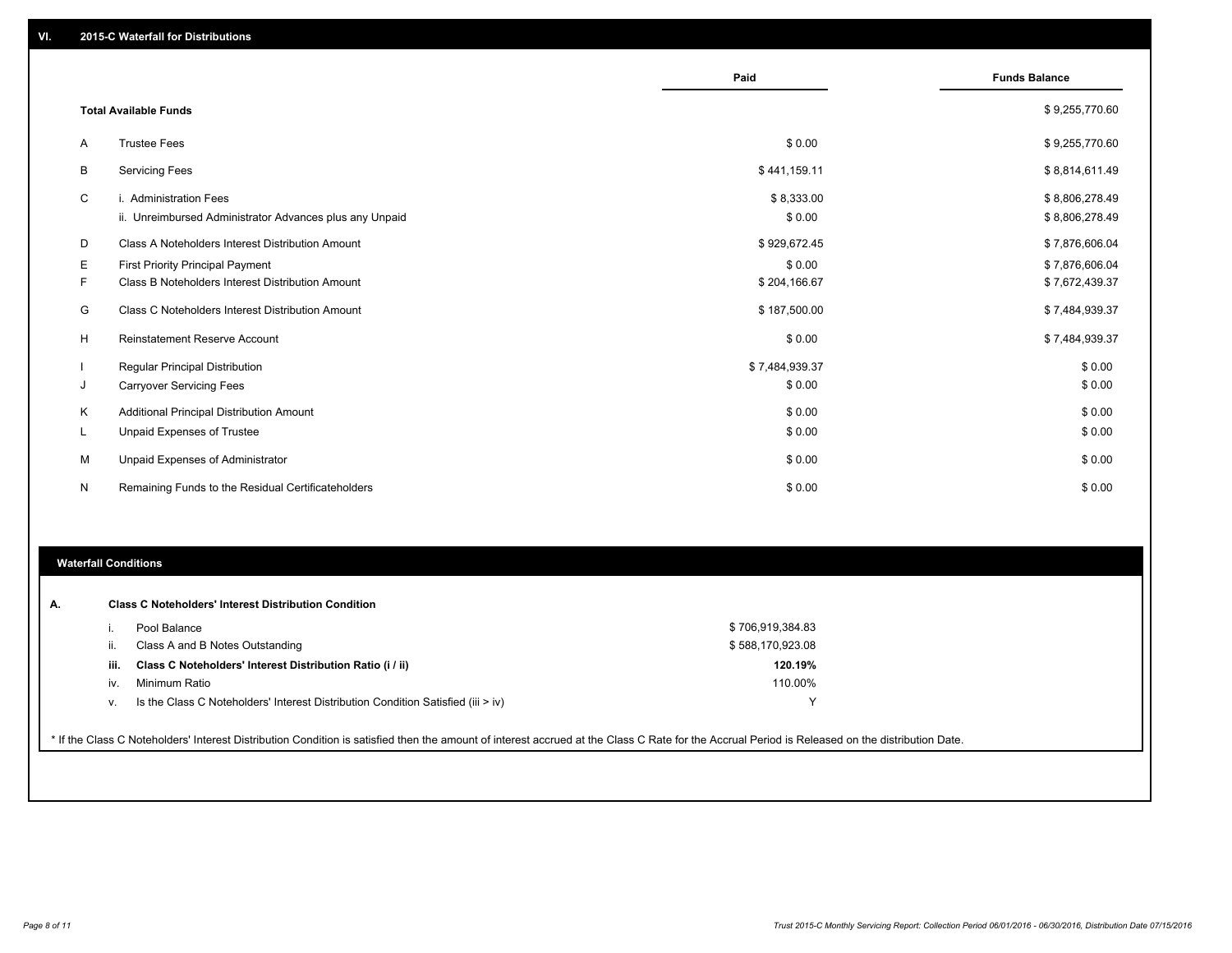| <b>Distribution Amounts</b>                                |                         |                         |                         |
|------------------------------------------------------------|-------------------------|-------------------------|-------------------------|
|                                                            | A <sub>1</sub>          | A <sub>2</sub> A        | A <sub>2</sub> B        |
| Cusip/Isin                                                 | 78448RAA4               | 78448RAB2               | 78448RAC0               |
| <b>Beginning Balance</b>                                   | \$136,170,923.08        | \$207,000,000.00        | \$100,000,000.00        |
| Index                                                      | <b>LIBOR</b>            | <b>FIXED</b>            | <b>LIBOR</b>            |
| Spread/Fixed Rate                                          | 0.90%                   | 2.75%                   | 1.40%                   |
| Record Date (Days Prior to Distribution)                   | 1 NEW YORK BUSINESS DAY | 1 NEW YORK BUSINESS DAY | 1 NEW YORK BUSINESS DAY |
| <b>Accrual Period Begin</b>                                | 6/15/2016               | 6/15/2016               | 6/15/2016               |
| <b>Accrual Period End</b>                                  | 7/15/2016               | 7/15/2016               | 7/15/2016               |
| Daycount Fraction                                          | 0.08333333              | 0.08333333              | 0.08333333              |
| Interest Rate*                                             | 1.34205%                | 2.75000%                | 1.84205%                |
| <b>Accrued Interest Factor</b>                             | 0.001118375             | 0.002291667             | 0.001535042             |
| <b>Current Interest Due</b>                                | \$152,290.16            | \$474,375.00            | \$153,504.17            |
| Interest Shortfall from Prior Period Plus Accrued Interest | $\mathsf{\$}$ -         | $\mathsf{\$}$ -         | $\mathsf{\$}$ -         |
| <b>Total Interest Due</b>                                  | \$152,290.16            | \$474,375.00            | \$153,504.17            |
| <b>Interest Paid</b>                                       | \$152,290.16            | \$474,375.00            | \$153,504.17            |
| <b>Interest Shortfall</b>                                  | $\mathbb{S}$ -          | $\mathsf{\$}$ -         | $S -$                   |
| <b>Principal Paid</b>                                      | \$7,484,939.37          | $\frac{2}{3}$ -         | $\mathsf{\$}$ -         |
| <b>Ending Principal Balance</b>                            | \$128,685,983.71        | \$207,000,000.00        | \$100,000,000.00        |
| Paydown Factor                                             | 0.037612761             | 0.000000000             | 0.000000000             |
| <b>Ending Balance Factor</b>                               | 0.646663235             | 1.000000000             | 1.000000000             |

\* Pay rates for Current Distribution. For the interest rates applicable to the next distribution date, please see https://www.salliemae.com/about/investors/data/SMBabrate.txt.

**VII. 2015-C Distributions**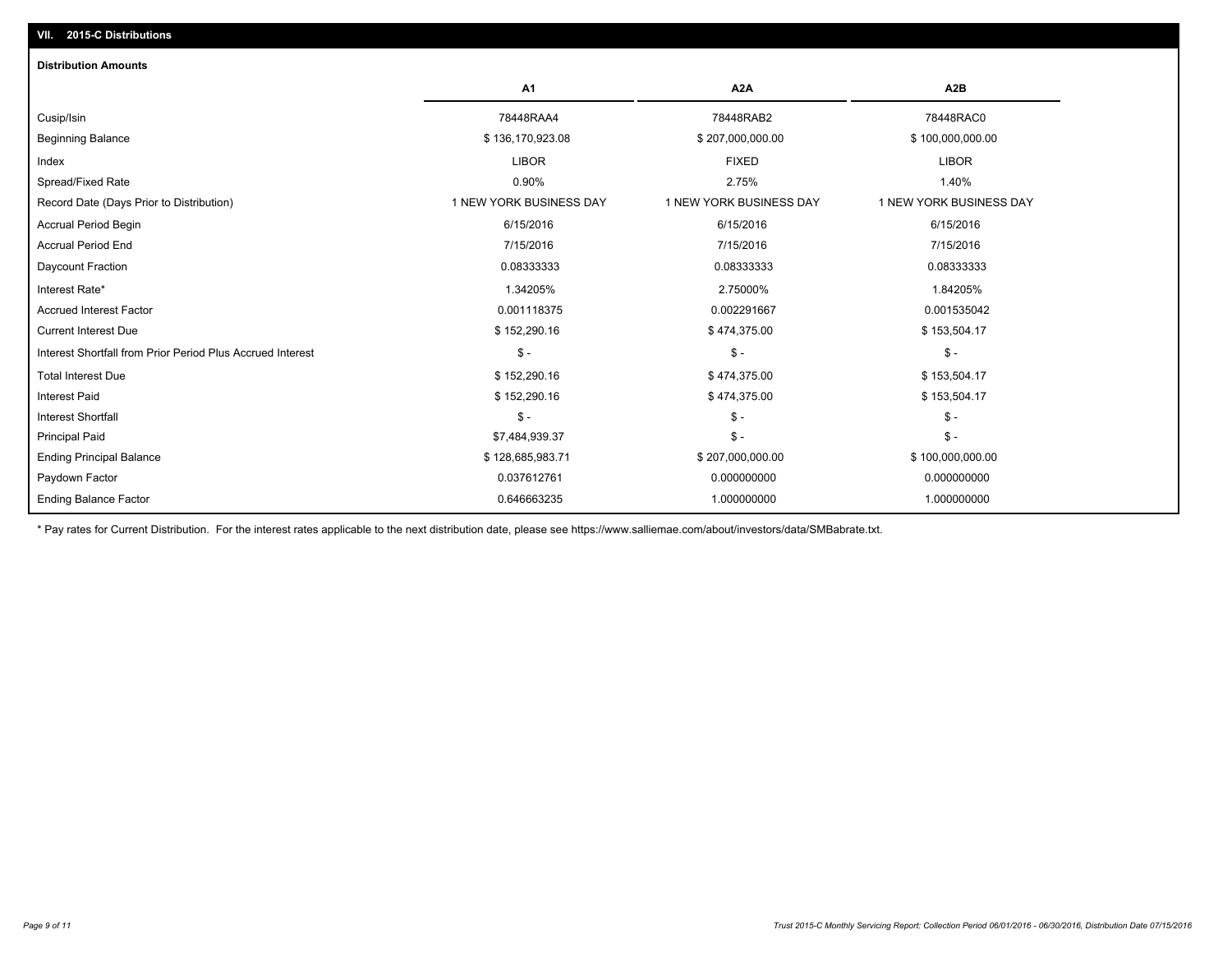| <b>Distribution Amounts</b>                                                   |                         |                         |
|-------------------------------------------------------------------------------|-------------------------|-------------------------|
| A3                                                                            | в                       | С                       |
| 78448RAD8<br>Cusip/Isin                                                       | 78448RAE6               | 78448RAF3               |
| <b>Beginning Balance</b><br>\$75,000,000.00                                   | \$70,000,000.00         | \$50,000,000.00         |
| <b>LIBOR</b><br>Index                                                         | <b>FIXED</b>            | <b>FIXED</b>            |
| Spread/Fixed Rate<br>1.95%                                                    | 3.50%                   | 4.50%                   |
| 1 NEW YORK BUSINESS DAY<br>Record Date (Days Prior to Distribution)           | 1 NEW YORK BUSINESS DAY | 1 NEW YORK BUSINESS DAY |
| <b>Accrual Period Begin</b><br>6/15/2016                                      | 6/15/2016               | 6/15/2016               |
| <b>Accrual Period End</b><br>7/15/2016                                        | 7/15/2016               | 7/15/2016               |
| Daycount Fraction<br>0.08333333                                               | 0.08333333              | 0.08333333              |
| 2.39205%<br>Interest Rate*                                                    | 3.50000%                | 4.50000%                |
| <b>Accrued Interest Factor</b><br>0.001993375                                 | 0.002916667             | 0.003750000             |
| \$149,503.12<br><b>Current Interest Due</b>                                   | \$204,166.67            | \$187,500.00            |
| Interest Shortfall from Prior Period Plus Accrued Interest<br>$\mathsf{\$}$ - | $\mathcal{S}$ -         | $$ -$                   |
| \$149,503.12<br><b>Total Interest Due</b>                                     | \$204,166.67            | \$187,500.00            |
| \$149,503.12<br><b>Interest Paid</b>                                          | \$204,166.67            | \$187,500.00            |
| <b>Interest Shortfall</b><br>$\mathsf{\$}$ -                                  | $\mathsf{\$}$ -         | $S -$                   |
| <b>Principal Paid</b><br>$\mathsf{\$}$ -                                      | $\mathsf{\$}$ -         | $S -$                   |
| <b>Ending Principal Balance</b><br>\$75,000,000.00                            | \$70,000,000.00         | \$50,000,000.00         |
| 0.000000000<br>Paydown Factor                                                 | 0.000000000             | 0.000000000             |
| <b>Ending Balance Factor</b><br>1.000000000                                   | 1.000000000             | 1.000000000             |

\* Pay rates for Current Distribution. For the interest rates applicable to the next distribution date, please see https://www.salliemae.com/about/investors/data/SMBabrate.txt.

**VII. 2015-C Distributions**